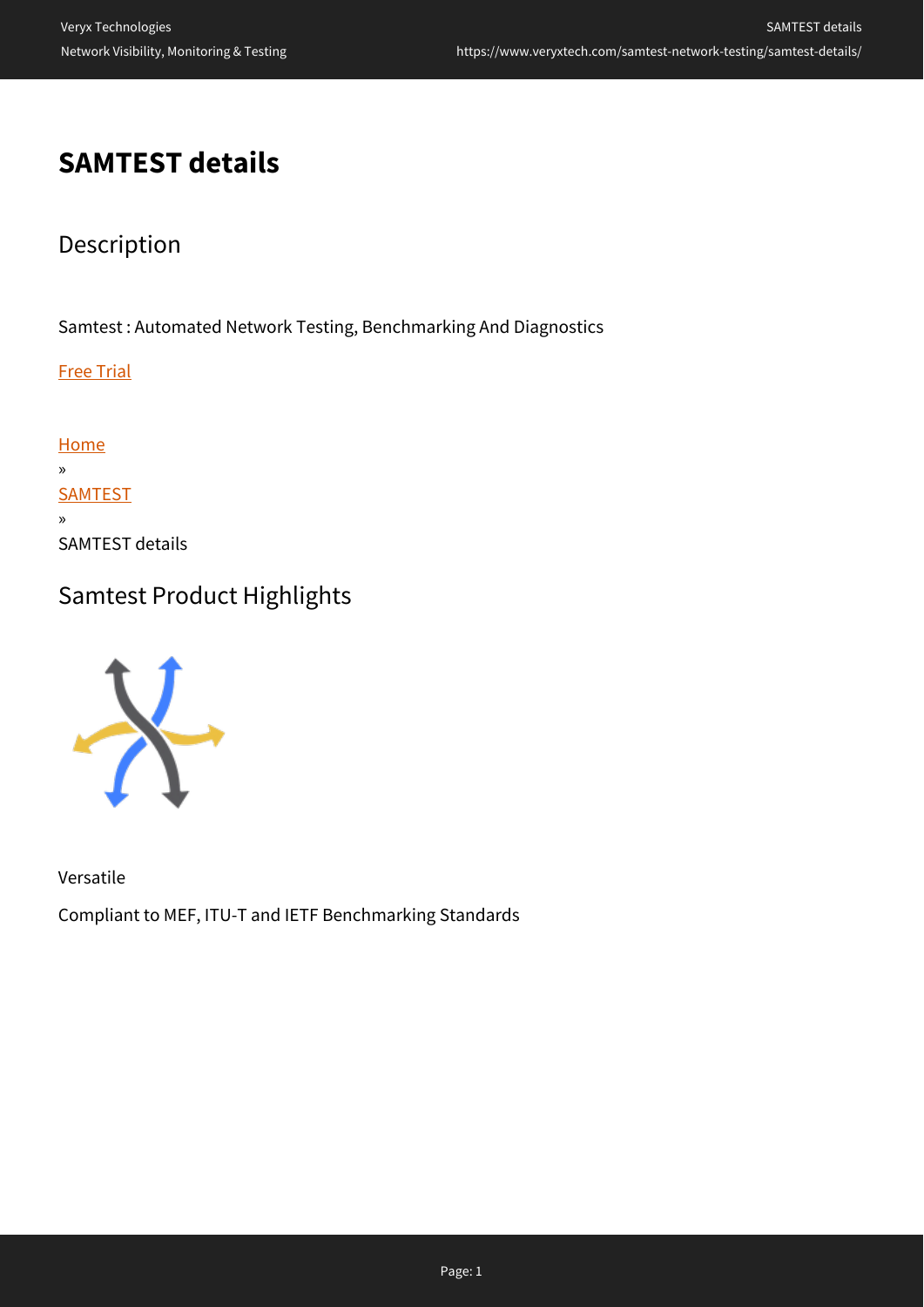

Highly Flexible & Scalable

Support for Physical (COTS) and Virtual Test Probes – no proprietary hardware



Optimize Your Network

Support for Burst testing and Token bucket



Automated

One touch, centralized, fully automated testing and smart diagnostic solution that significantly saves testing time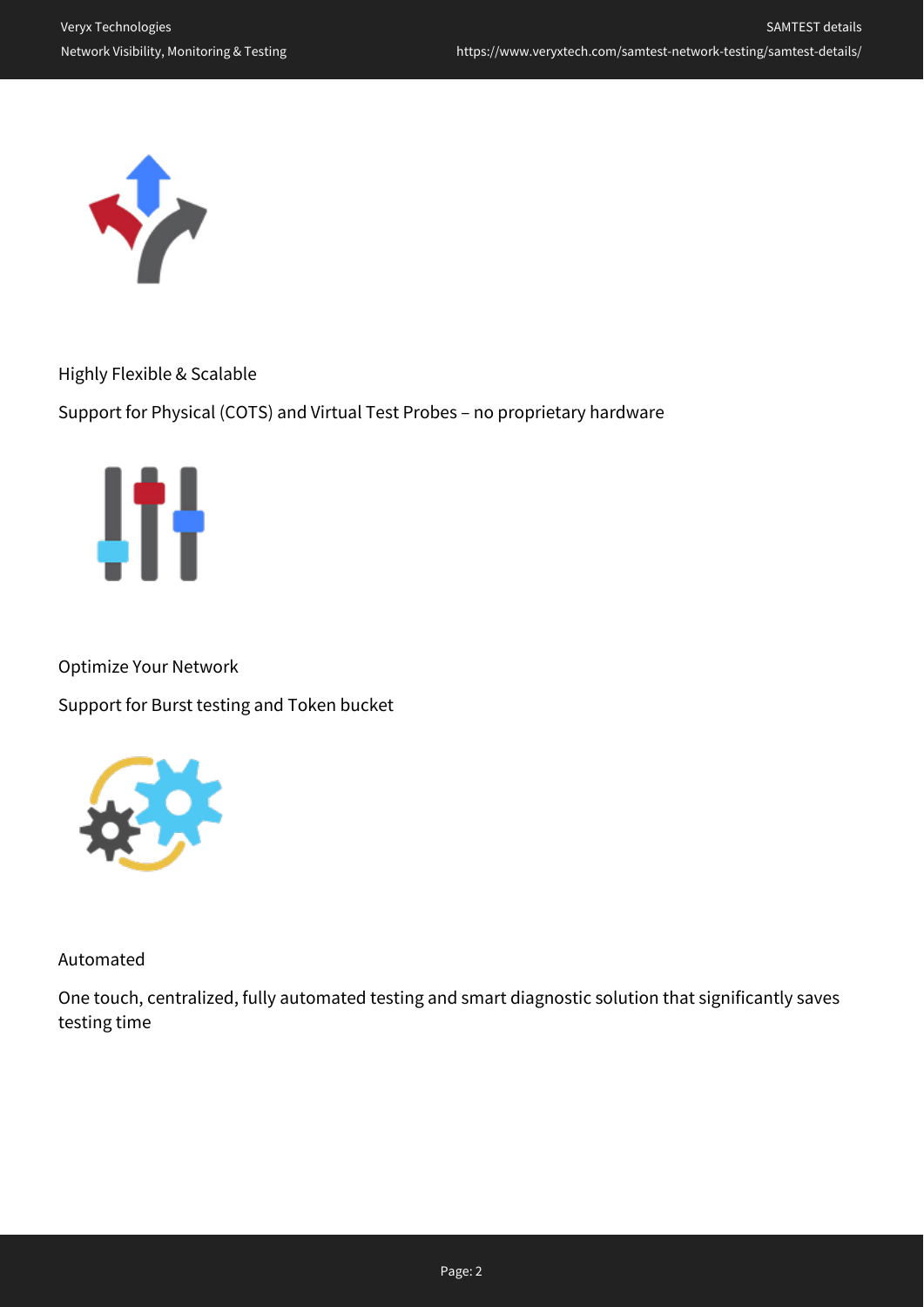

Easy Oss Integration

Easy integration with OSS/BSS framework and other applications using Northbound interface

#### Samtest Features

| Feature                          | Support                                                                                                                                                                                                                                                                                                                                     |  |
|----------------------------------|---------------------------------------------------------------------------------------------------------------------------------------------------------------------------------------------------------------------------------------------------------------------------------------------------------------------------------------------|--|
| Automated test libraries support | RFC 2544, Y.1564, MEF CE 2.0, MEF 3.0                                                                                                                                                                                                                                                                                                       |  |
| Diagnostics                      | 802.1ag/Y.1731, Smart Loopback, Ping, Trace route                                                                                                                                                                                                                                                                                           |  |
| Services                         | • MEF 3.0 service verification for ELINE (Ethernet Subscriber<br>Services - MEF 6.2) and E-Transit services (MEF 51.1 and MEF26.2).<br>• MEF CE 2.0 service verification for ELINE, ELAN and ETREE<br>(Ethernet Subscriber Services - MEF 6.1) and Access ELINE services<br>(MEF 33)<br>• IP / MPLS service verification using ITU-T Y.1564 |  |
| Reports                          | Dashboards, Graphical charts, Birth Certificate, Customer Portal                                                                                                                                                                                                                                                                            |  |
| <b>Test interfaces</b>           | 1G/10G/25G/100G* (* Requires Xena Traffic Generator)                                                                                                                                                                                                                                                                                        |  |
| Hardware support                 | • Whitebox / UCPE: Lanner NCA-4210B or equivalent<br>• Xena ValkyrieCompact / ValkyrieBay                                                                                                                                                                                                                                                   |  |
| Virtual probes (vProbes)         | • Hypervisors - KVM(Qemu 2.0.0, libvirt 1.2.2), VMWare ESXi 6.0 / 6.7<br>• Docker<br>• Public Cloud - AWS EC2                                                                                                                                                                                                                               |  |
| <b>Request DemoFree Trial</b>    |                                                                                                                                                                                                                                                                                                                                             |  |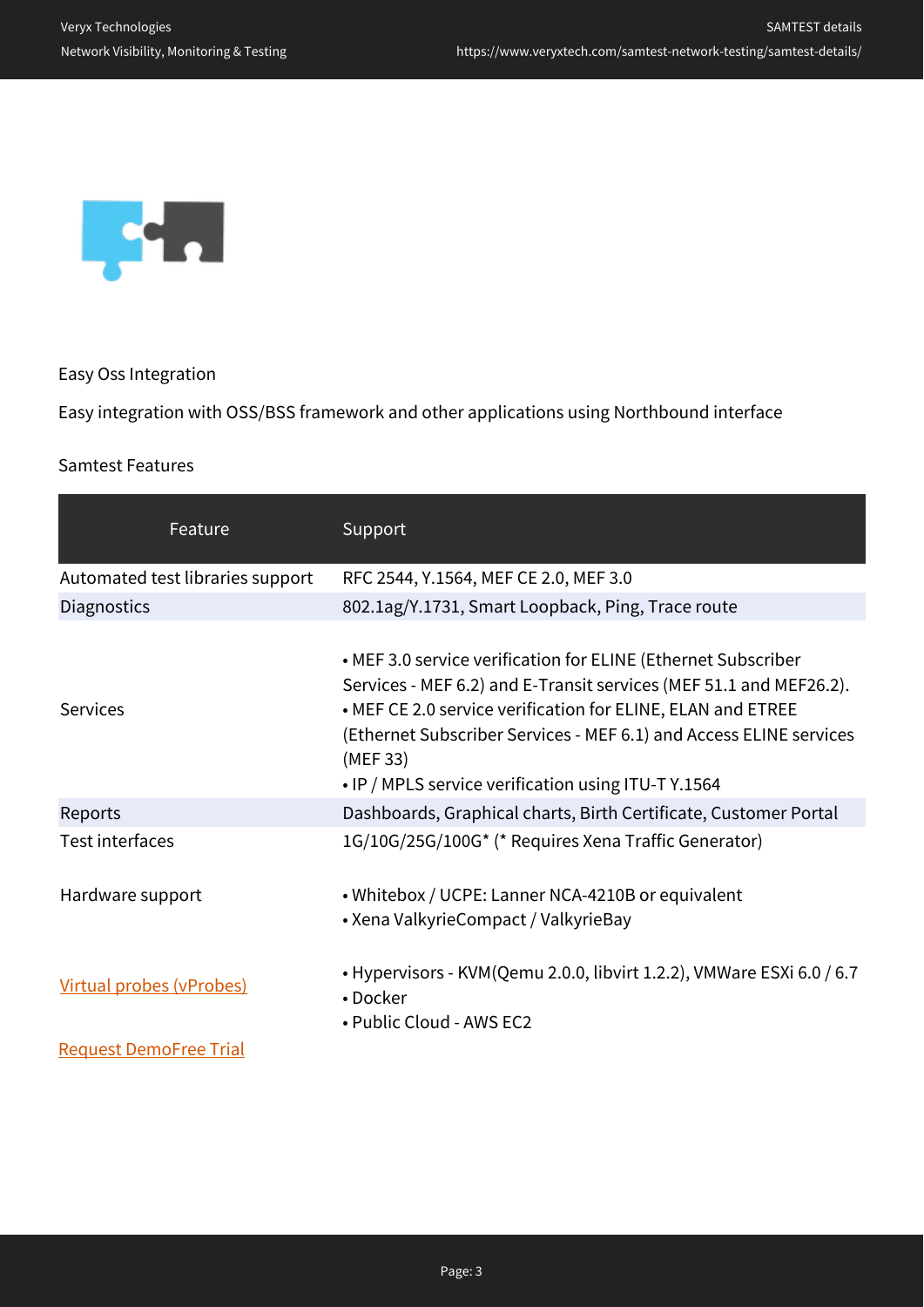#### Detailed Use Cases

| <b>Schedule Demo</b> |                       |                                                                              |
|----------------------|-----------------------|------------------------------------------------------------------------------|
|                      | Planning              | • Network dimensioning<br>• Network benchmarking<br>• Network design testing |
|                      | Service Design        | • Configuration tuning<br>• Service feasibility<br>• Compliance testing      |
|                      | Service<br>Activation | • Service turn-up testing<br>• Compliance testing<br>• Diagnostics           |
|                      |                       |                                                                              |

#### Mef Compliance

Samtest Can Be Used For Quick Automated Compliance Testing In Preparation For Certification And Before Undertaking Network Software Upgrades.

Samtest Supports Mef 3.0 And Mef Ce 2.0 Testing For Comprehensive Service Verification Including Service Attributes And Bandwidth Profile (As Per Mef 10.3) And Slas To Determine Aspects Such As

- How well does the circuit perform shaping or policing of traffic at ingress
- How does the circuit handle burst capabilities
- How does the circuit handle Layer 2 control protocols and SOAM frames
- How does the circuit provide support for capabilities such as multi-CoS, multiple bandwidth profiles, multiple EVCs per UNI etc.

With Samtest, Network Design Engineers And Architects Can Be Fully Confident About Passing Certification As Well As Fulfilling Committed Slas To Customers.

#### Mobile Backhaul Testing

SAMTEST can be used to easily perform service activation testing when rolling out mobile networks whether 4G or 5G.

Being A Centralized Solution, Samtest Enables Quick Service Activation Testing Before Handover Of Circuits To Customers, By Completely Automating The Testing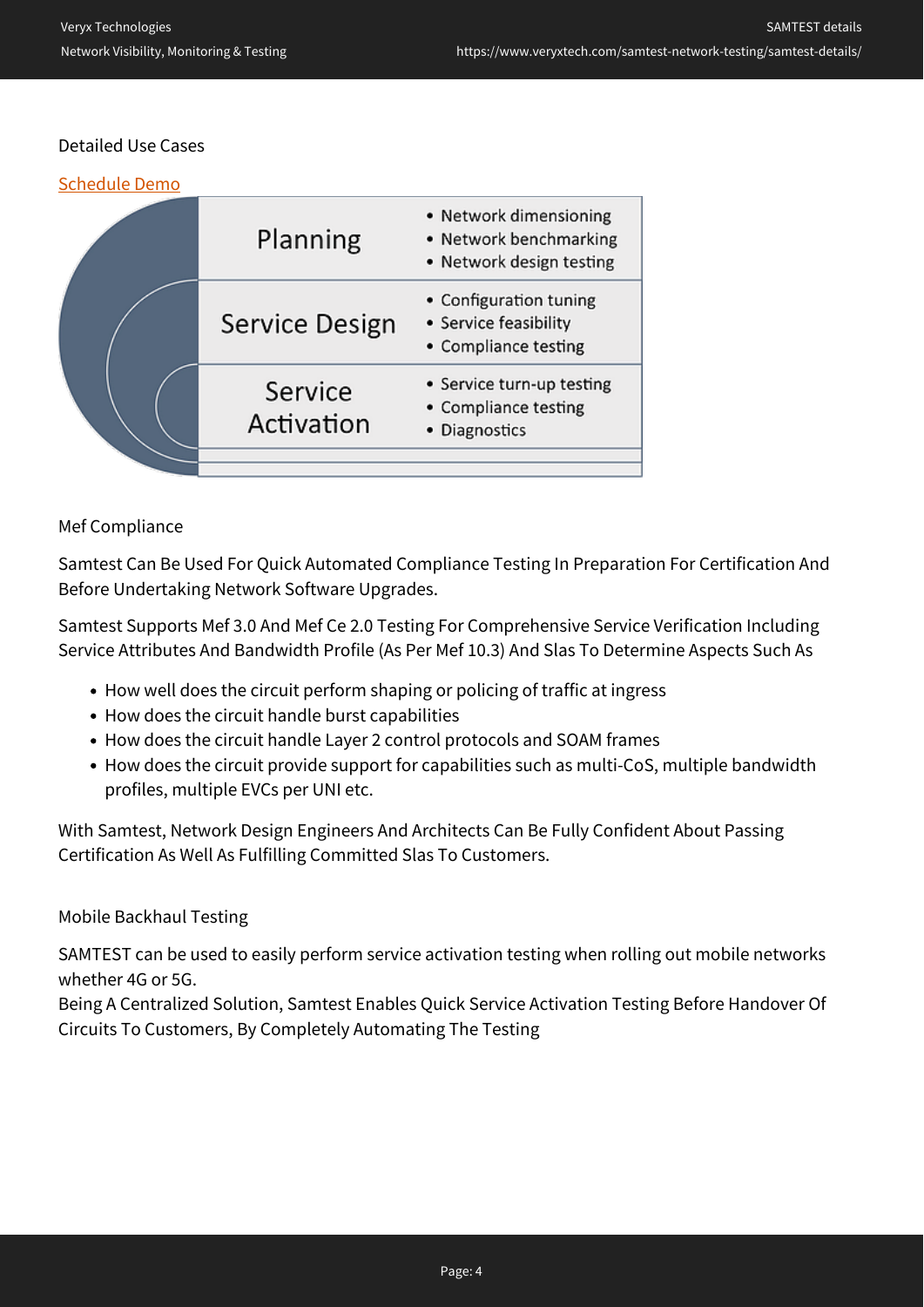Involved. Utilizing Samtest Automated Test Libraries That Not Only Results In Drastic Reduction Of Testing Effort, But Also Ensure Repeatability And Consistency Of Test Results And Analysis.

Samtest Ensures Circuits That Are Well Tested Before Handing Over To Customers And Ensures That Any Potential Faults In The Network Are Uncovered Quickly.

#### Benchmarking

SAMTEST can be used to test and benchmark circuits using RFC 2544 or ITU-1564 tests. SAMTEST is used by network design teams to verify conformance, benchmark SLA compliance, benchmark network scalability, optimize equipment utilization, benchmark network equipment and verify interoperability. Samtest L4 – L7 Performance Benchmarking Helps Enterprises And Service Providers To Quickly Measure The Quality Of Experience For End Users For Tcp, Http And Voip Services.

Partnerships



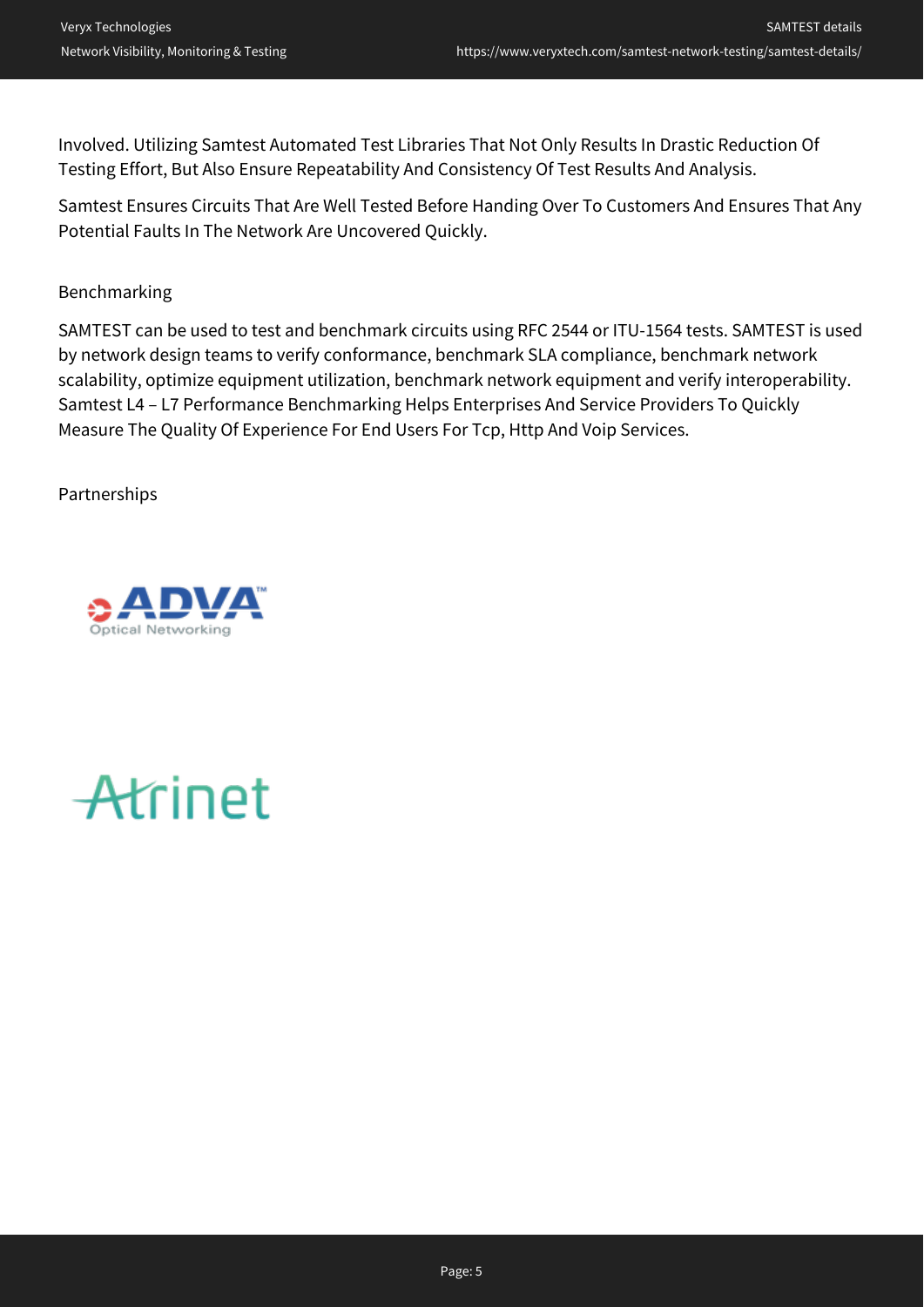

ciena blueplanet

# **Lanner**

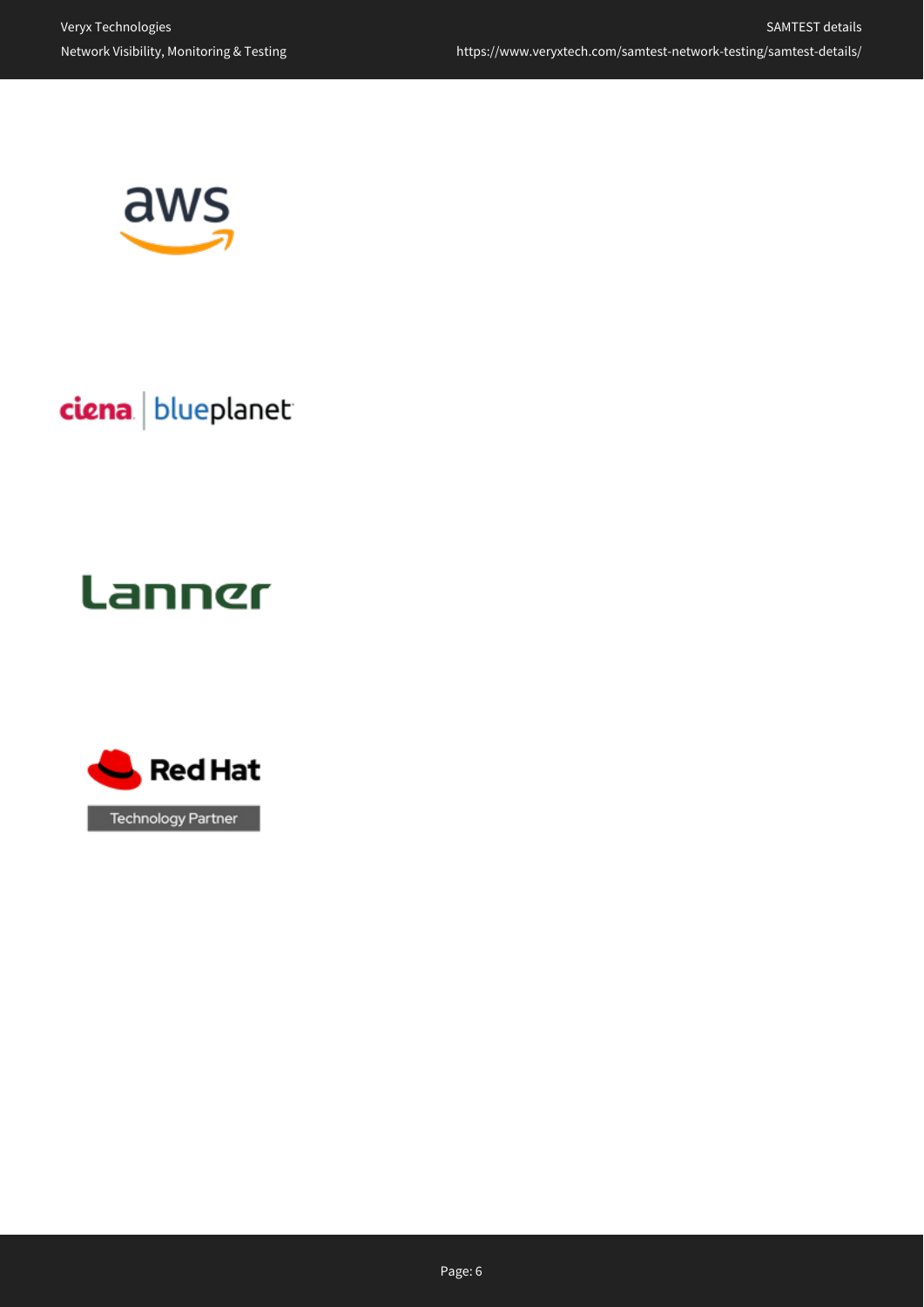



#### Ready To Get Started?

[Schedule Demo](https://www.veryxtech.com/#contact) **Pricing** 

#### Resources



Datasheet: Samtest Testing & Diagnostics

**[Download](https://www.veryxtech.com/#contact)**